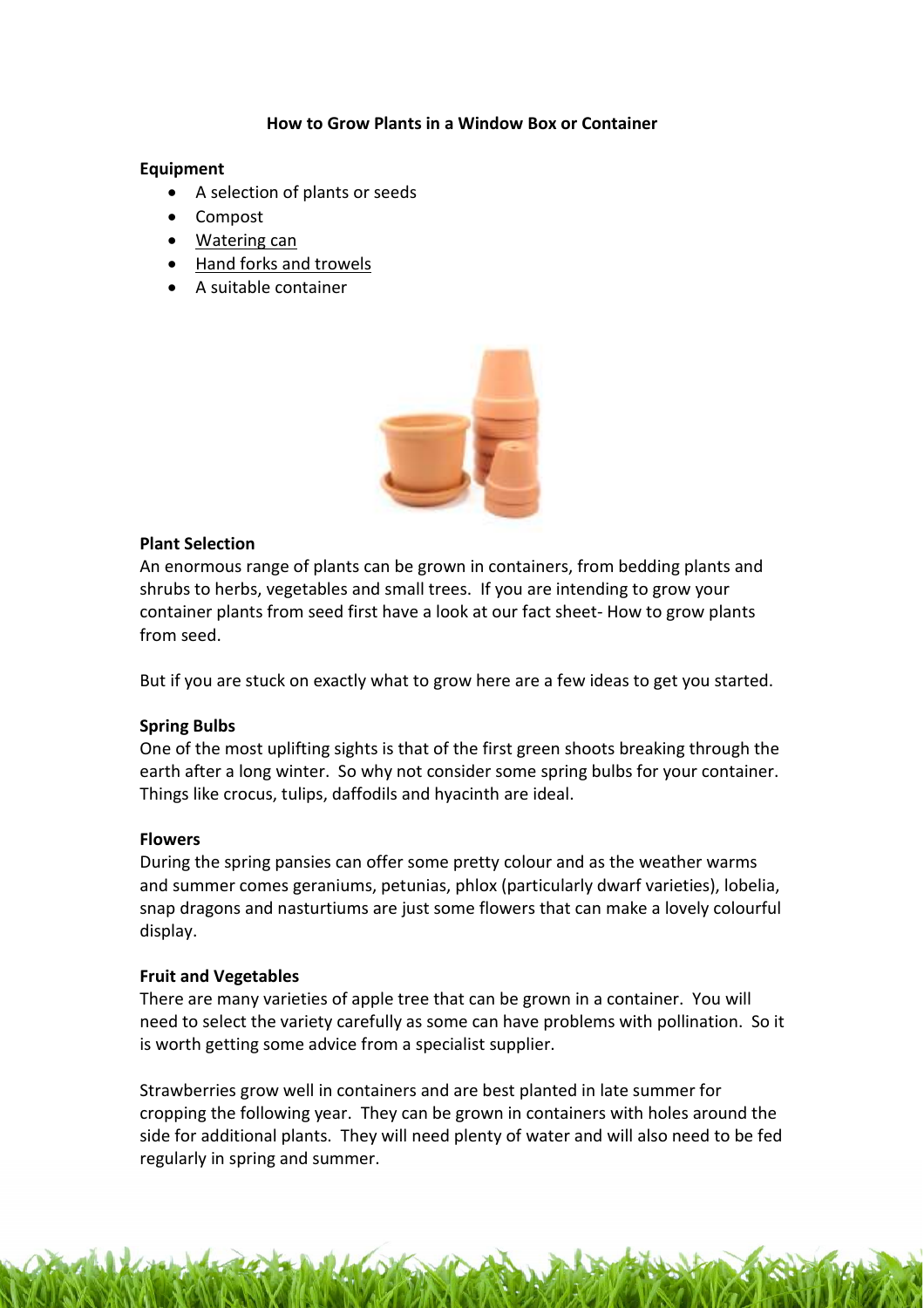A wide variety of vegetables can be grown in containers. These include tomatoes, beans, peas, lettuce and courgettes. Our [salubrious salad bed](http://www.recycleworks.co.uk/salubrious-salad-beds-c-298-p-2-pr-16303.html) has been specially designed for all summer round salad crops. Potatoes can also be grown in a barrel or bag. Have a look at our easy to use potato growing kit for more ideas.

Culinary herbs are also ideal for container growing, and several small plants can be grown together in one large pot or window box. Our salubrious salad bed is also ideal for growing herbs. It's worth noting that herbs generally require well-drained soil and a sunny location.

Several herbs including parsley, dill and basil need to be sown afresh each year. Mint, sage chives and rosemary will grow year on year, but are best protected from winter frost. Mint is also a very vigorously growing plant and needs to be planted in a separate pot to prevent it from taking over the other herbs.



### Suitable Containers

There are a wide range of containers available for plants. They include tubs, troughs, pots and urns and can be made from wood, plastic, stone or terracotta. Or you might be able to adapt something you already have such as an old boot, bucket, bowl, chimney pot or wheel barrow.

Many plants will also grow in a hanging basket. These are particularly nice for trailing flowers such as fuchsias, but are also suitable for some varieties of trailing tomato. Hanging baskets do dry out quickly in warm weather so be prepared for regularly trips with the watering can. It's also best to try to position them out of strong winds as this will also dry them out very quickly.

#### How to Plant Up A Container

- (1) Select a container that is going to provide sufficient room for the plants in it to grow.
- (2) Make sure that the container has some drainage holes in it.
- (3) Place a layer of stones or broken crocks at the bottom of the pot to allow for good drainage. It is also a good idea to raise the pot a little off the ground.
- (4) Fill the pot to around two thirds full with some moist compost